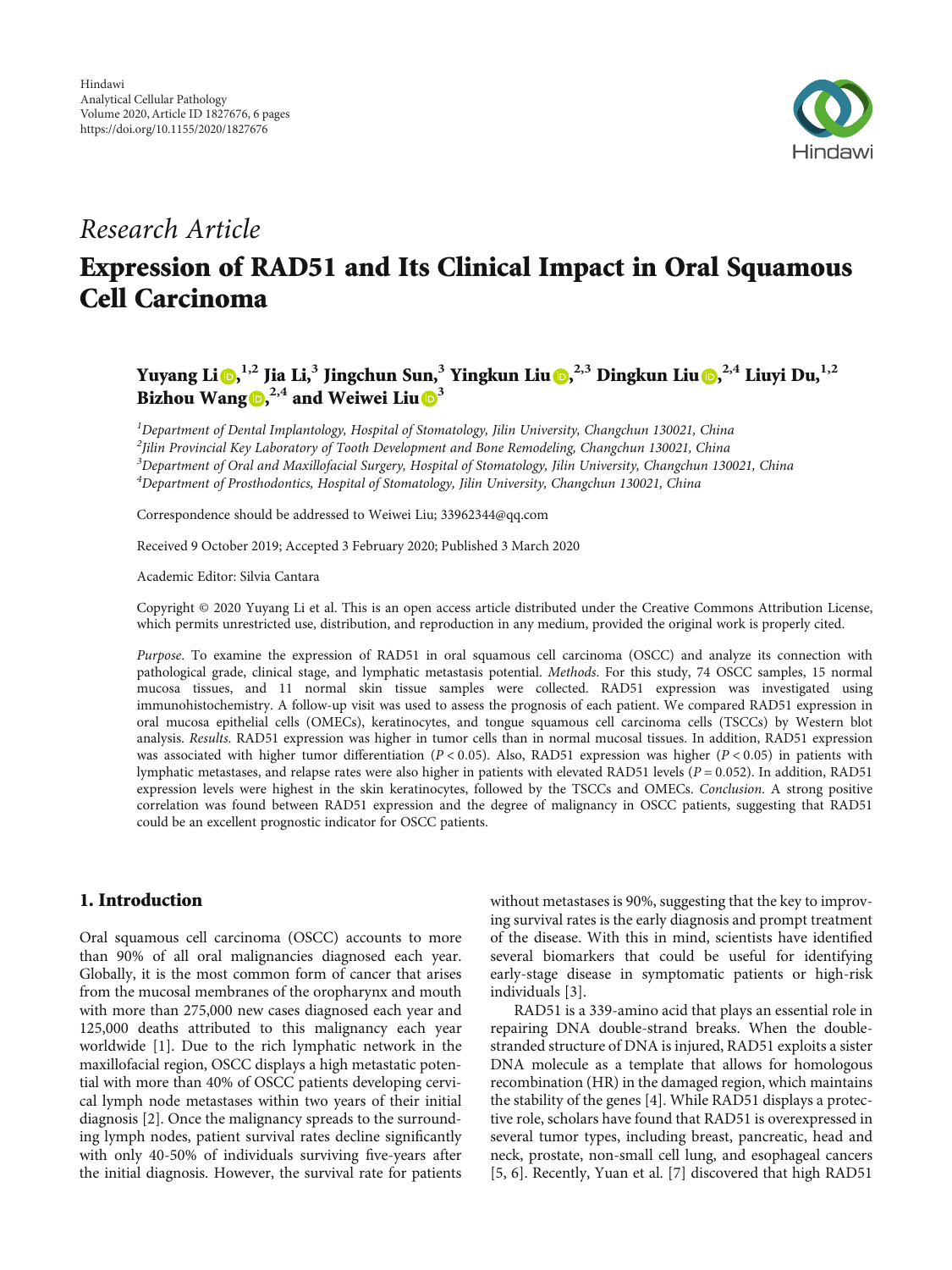expression was directly associated with increased chemoand radio-resistance, along with dismal outcomes and prognoses in breast cancer patients. In another study, Chen et al. [\[8](#page-4-0)] revealed that RAD51, which was overexpressed in patients with cervical cancer, promoted the differentiation of cancer cells from the G0/G1 to S phase. Interestingly, inhibition of RAD51 increased the sensitivity of the cancer cells to radiotherapy, which is a potential therapeutic strategy that requires further exploration. Furthermore, the results from a recent meta-analysis revealed that high RAD51 expression could increase the risk of patients developing head and neck tumors [[9\]](#page-4-0).

The current literature shows that radiotherapy after surgery is an ideal treatment for squamous cell carcinoma of the head and neck for improving the overall survival and quality of life for patients. However, radiotherapy causes off-site injury to healthy tissues, which can lead to unwarranted inflammation or the development of mucosal ulcers [\[10](#page-5-0)]. The radiation will also negatively impact the epidermal cells and oral mucosa epithelial cells, yet the adverse effects associated with these cells are less severe than the mucosa [\[11](#page-5-0)]. Therefore, we believe that RAD51 may play an important role in resisting radiation-induced damage.

Currently, limited studies have assessed the role of RAD51 in OSCC. In this study, we aimed to evaluate the potential use of RAD51 as a prognostic indicator of OSCC. To do this, we examined RAD51 expression in OSCC, oral mucosa, and skin tissue samples and analyzed its association with lymphatic metastasis. We also compared RAD51 expression in oral mucosa epithelial cells (OMECs), keratinocytes, and tongue squamous cell carcinoma cells (TSCCs) to provide a theoretical basis for the clinical use of RAD51 as a prognostic biomarker for oral cancer.

# 2. Material and Methods

2.1. Patient Samples. The study was approved by the Ethics Committee of Jilin University. Prior to the study, all patients provided written informed consent. For this study, the Department of Oral Pathology provided 74 OSCC tissue samples, 15 adjacent normal tissue samples, and 11 normal skin tissue samples from patients treated at the Hospital of Stomatology, Jilin University (Changchun, China), between 2013 and 2017. Those patients with a history of diabetes, hypertension, or systemic, metabolic, and immunological diseases were excluded from the study. In addition, the consumption of alcohol and cigarette smoking were also exclusion criteria. None of the patients received prior treatments, including surgery, radiotherapy, or chemotherapy before the surgery at the Hospital of Stomatology, Jilin University. Of the patients, 55 were male (74.3%) and 19 were female (25.7%) with a mean age of 57.2 years (range: 33-81). Histologically, 21 cases were well-differentiated, 32 were moderately differentiated, and 21 were poorly differentiated cases of OSCC. A total of  $28$  cases  $(14+14, 37.8%)$  had earlystage disease  $(I + II)$ , while 46 cases  $(22 + 24, 62.2%)$  had advanced-stage disease (III + IV). Furthermore, 21 cases (28.4%) had lymphatic metastases whereas 53 cases (71.6%) had no lymphatic metastases (Table 1). Patient samples were

TABLE 1: Gender and clinical data about OSCC patients.

| # of patients | % of patients |
|---------------|---------------|
|               |               |
| 55            | 74.3          |
| 19            | 25.7          |
|               |               |
| 21            | 28.4          |
| 32            | 43.2          |
| 21            | 28.4          |
|               |               |
| 14            | 18.9          |
| 14            | 18.9          |
| 22            | 29.7          |
| 24            | 32.5          |
|               |               |
| 53            | 71.6          |
| 21            | 28.4          |
|               |               |

collected after surgery and sectioned at 4 *μ*M thickness after being fixed in 10% formalin, dehydrated, and paraffin embedded. The sections were adhered to slides and used for histological studies.

2.2. Immunohistochemistry. The OSCC and normal tissue samples were subjected to immunohistochemistry using a commercial kit (MXB Biotechnologies, Fuzhou, China). The optimal concentration of polyclonal antibodies against RAD51 (ABclonal Biotech Co., Ltd, Wuhan, China) was 1 : 100. According to the protocol outlined by the manufacturer, the sections were deparaffined in xylene, graded alcohol, and tap water. Next, the sections underwent microwave antigen retrieval in a citric acid solution (pH 6.0) for 10 min before incubating in the endogenous peroxidase blocker (3%  $H_2O_2$ ) for 10 min. After washing with PBS, the sections were incubated with normal sheep serum at room temperature for 20 min. Then, the primary antibody diluted in PBS was added for an overnight incubation at 4° C. The sections were washed in PBS and incubated with sheep anti-rabbit IgG for 10 min. After washing in PBS, the sections were incubated in biotin-labeled streptavidin (10 min) and subjected to a color reaction using DAB kit (MXB Biotechnologies, Fuzhou, China) for 3 min and counterstaining in hematoxylin for 1 min. Next, the sections were processed by hydrochloric acid alcohol, and ammonia. Finally, the sections were dehydrated in graded ethanol solutions, cleared in xylene, and mounted with neutral balsam using coverslips.

2.3. Immunohistochemical Scoring. The stained sections were viewed and scored under a light microscope by two independent investigators. Each section was evaluated at five fields at 400x magnification. The presence of a clearly visible yellow or brown precipitation was considered an immunoreaction, and each section was scored according to the degree of positive staining and the staining intensity. The samples were classified as negative (0 as 0-10% positivity) or positive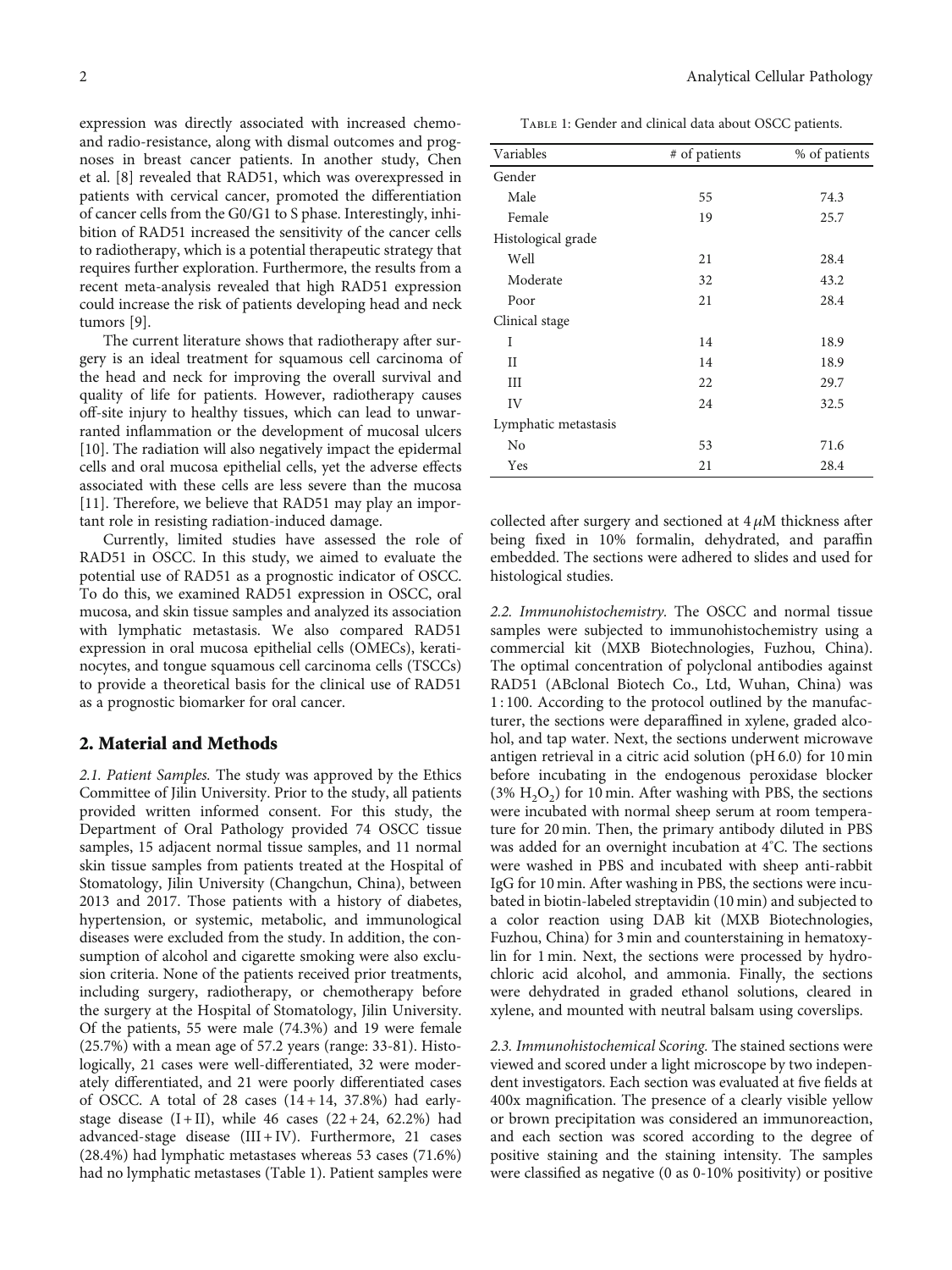<span id="page-2-0"></span>(1 as 10-25% positivity, 2 as 25-50% positivity, 3 as 50-75% positivity, and 4 as 75-100% positivity). Expression intensity was evaluated semiquantitatively without prior knowledge of any clinical information using a four-level system (0 as negative, 1 as weak, 2 as moderate, and 3 as strong) [[12](#page-5-0)]. The staining index for each section was then reached by multiplying the positive cell score by the intensity score to obtain a final score, which was an average of five scores. For statistical analysis, the samples were categorized into two groups: negative (score  $\leq$  5) and positive (score > 5) [[13](#page-5-0)].

2.4. Cell Culture. The TSCC cell lines, CAL-27 and SCC-9, were purchased from ATCC (Manassas, VA, USA). Human keratinocytes (HaCaT) were provided by Professor Hongchen Sun (Department of Oral Pathology, Hospital of Stomatology, Jilin University). OMECs were isolated from the excessive mucosal tissues of a healthy donor (male, 23 years) in an orthognathic surgery from the Department of Oral and Maxillofacial Surgery, Hospital of Stomatology, Jilin University. The donor provided written informed consent prior to this study. The mucosal tissues were washed with PBS, and the epithelial part was isolated and cut into small fragments (1 mm<sup>3</sup> ) before digesting in 2.5 g/L Dispase II (Solarbio Science & Technology Co., Ltd., Beijing, China). After washing in PBS, the epithelium was digested in the mixed liquor containing 0.25% trypsin (Invitrogen) and 0.03% EDTA (Invitrogen) and blocked in DMEM to prepare monoplast suspension.

CAL-27 cells were maintained in RPMI-1640 (Invitrogen) and supplied with 10% fetal bovine serum (FBS; PAA Laboratories, Pasching, Austria), 100 U/mL penicillin, and 100 mg/L streptomycin. SCC-9 cells were incubated in DMEM/F-12 (Invitrogen) with the supplements of 10% FBS and 400 *μg*/L hydrocortisone (Sigma). HaCaT and oral mucosa epithelial cells were cultured in Keratinocyte Serum Free Medium (K-SFM; Gibco). All of the cells were maintained at 37°C in a humidified incubator with 5%  $CO_2$ . The experiments were carried out using cell growth in the logarithmic phase.

2.5. Western Blot Analysis. Cells were washed with PBS and lysed in RIPA buffer (Millipore, Billerica, MA). Protein concentration was determined with the bicinchoninic acid protein assay. First, 40 *μ*l of total protein was resolved using a 10% SDS-PAGE and transferred onto PVDF membranes (Bio-Rad, Hercules, CA, USA). After blocking with 5% skim milk powder for 1.5 h, the membranes were incubated with primary antibodies for RAD51 (Cell Signaling Technology, Shanghai, China) at 4° C for overnight. After washing, the membranes were treated with the appropriate horseradish peroxidase-conjugated secondary antibody and visualized using the enhanced chemiluminescence systems (GE Healthcare, London, UK). *β*-Actin was used for normalization.

2.6. Clinical Follow-Up Visits. Follow-up visits were carried out with select patients for more than five years after surgery. During the follow-up visits, patient characteristics, treatment plans, and cases of relapse were recorded.

TABLE 2: RAD51 expression in OSCC patients.

| Variables            | Positive number (%) | P value    |
|----------------------|---------------------|------------|
| Gender               |                     |            |
| Male                 | 26 (47.3)           | 0.275      |
| Female               | 7(36.8)             |            |
| Property             |                     |            |
| Oral mucosa          | 3(20)               | ${}< 0.05$ |
| OSCC                 | 33 (44.6)           |            |
| Skin                 | 7(63.6)             |            |
| Histological grade   |                     |            |
| Well                 | 5(23.8)             | ${}< 0.05$ |
| Moderate             | 14 (43.8)           |            |
| Poor                 | 14 (66.7)           |            |
| Clinical stage       |                     |            |
| $I + II$             | 9(32.1)             | 0.055      |
| $III + IV$           | 24 (52.2)           |            |
| Lymphatic metastasis |                     |            |
| Yes                  | 13(59.1)            | 0.027      |
| No                   | 20 (38.5)           |            |

2.7. Statistical Analysis. All statistical analyses were performed using SPSS version 18.0 (IBM, Chicago, IL, USA). Comparisons between groups were assessed using the oneway analysis of variance (ANOVA), Student's *t* test, or *χ*<sup>2</sup> test. *P* values of less than 0.05 were considered statistically significant.

# 3. Results

3.1. RAD51 Expression between the OSCC and Healthy Tissue Samples. RAD51 expression was mainly localized on the cytoplasm and a few on the nucleus of cells. The betweengroup comparisons are shown in Table 2. RAD51 expression was significantly stronger in OSSC tissues when compared with normal tissues, and RAD51 expression levels were positively correlated with the disease stage ( $P < 0.05$ ; Figure [1](#page-3-0)), suggesting that RAD51 expression could be potentially used to estimate the prognoses of OSCC patients. In addition, RAD51 expression was also higher in OSCC patients with lymphatic metastases (*P* = 0*:*027). Lastly, according to the TNM stage, we found that RAD51 expression was higher in patients with advanced-stage disease (III or IV) when compared with those patients with early-stage (I or II) OSCC  $(P = 0.055)$ , yet this finding was not statistically significant.

3.2. RAD51 Expression Levels in TSCC Cells Were Higher than Those in Oral Mucosa Epithelial Cells and Lower than those in HaCaT Cells. Western blot analysis was used to assess the RAD51 expression levels among the TSCC cells, OMECs, and skin cells. RAD51 was differentially expressed in all of the cell lines. As shown in Figure [2](#page-3-0), RAD51 expression levels were highest in the in the skin keratinocytes (HaCaT), followed by the TSCC cells (CAL-27 and SCC-9). The OMECs showed the lowest levels of RAD51 expression.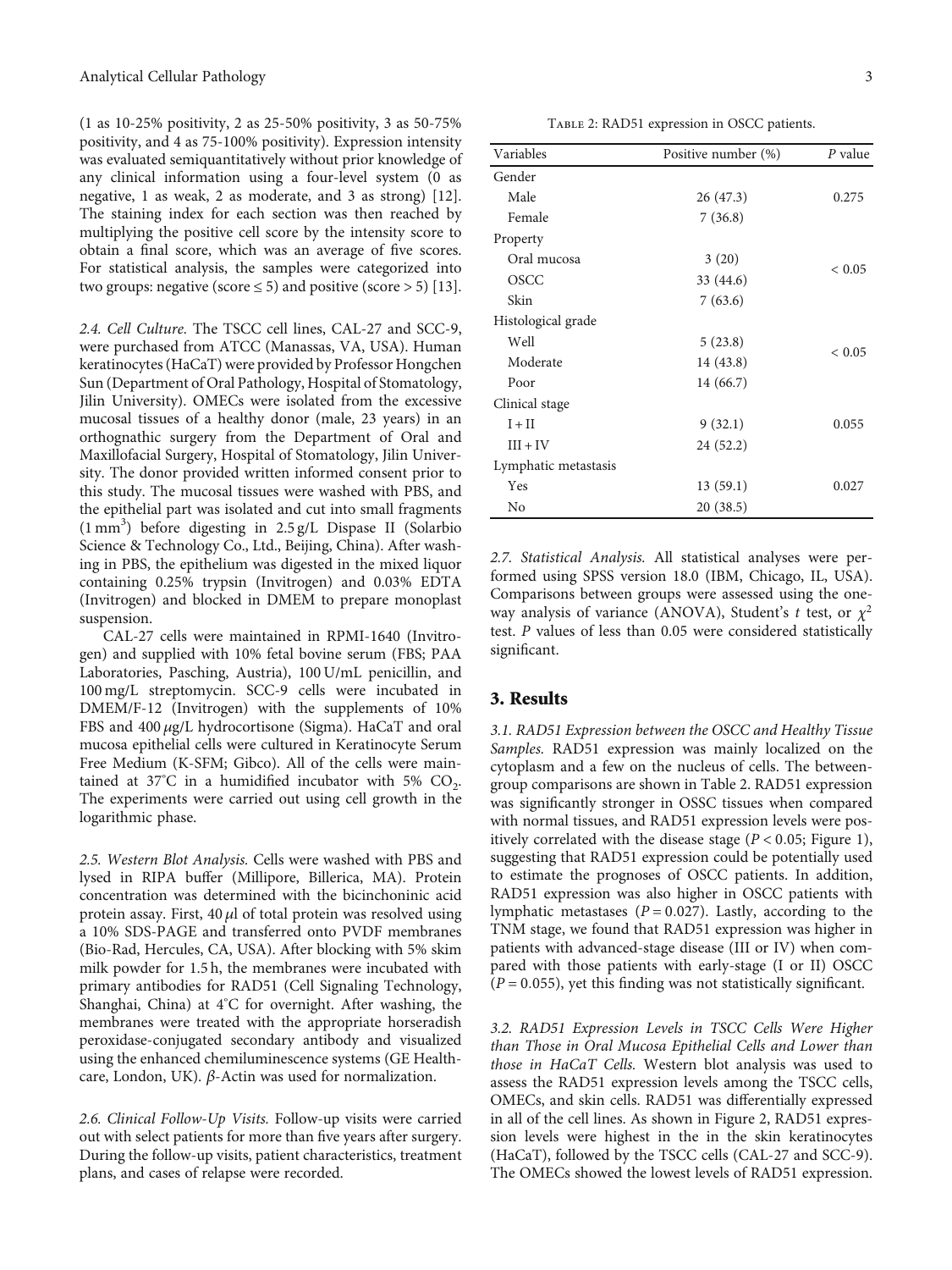<span id="page-3-0"></span>

Figure 1: Expression of RAD51 in OSCC tissues (×400). RAD51 expression was lower in normal tissues than in OSCC tissues (*<sup>P</sup>* < 0*:*05). RAD51 was highest in the poorly differentiated OSCC tissues and lowest in the well-differentiated OSCC when compared with the healthy control tissues  $(P < 0.05)$ .



Figure 2: Expressions of RAD51 in different cell lines. Western blot analysis showed the RAD51 expression was highest in the HaCaT cells, followed by TSCC cells (CAL-27 and SCC-9), and oral mucosal epithelial cells.

TABLE 3: RAD51 expression is linked to dismal patient survival and patient relapse.

| Variables                    | Number of patients $(\%)$ P value |        |
|------------------------------|-----------------------------------|--------|
| Death                        | 18 (47.4)                         | 0.036  |
| Relapse                      | 19(50)                            | 0.052  |
| Relapse with radiotherapy    | 13(43.3)                          |        |
| Relapse without radiotherapy | 6(75)                             | 0.047  |
| Well-differentiated          | 3(15.8)                           | < 0.01 |
| Moderately differentiated    | 12(63.1)                          | 0.073  |
| Poorly differentiated        | 4(21.1)                           | 0.024  |

The reparability of TSCC cells was stronger compared to OMECs.

3.3. Follow-Up Visits. There were total 39 patients who met the time standards, of which one patient lost touch and 38 patients provided the relevant information (Table 3). Of the 38 patients, eighteen were deceased by the follow-up and 19 patients had relapsed. RAD51 expression was significantly higher in the samples from patients who were deceased by the follow-up visit  $(P = 0.036)$ . Also, there was a high tendency of RAD51 expression in patients who have recurrent disease when compared with patients with nonrecurrence  $(P = 0.052)$ , yet this finding was not statistically significant. In order to further explore the function of radiotherapy in postoperative patients, we analyzed the cases of disease recurrence. Results showed that the relapse rate in the radiotherapy group (43.3%) was lower than that in patients who

did not receive radiotherapy (75%, *P* = 0*:*047). In recurrent cases, we also compared RAD51 expression among the well, moderately, and poorly differentiated groups. In all the groups, including the well (*P* < 0*:*01), moderately  $(P = 0.073)$ , and poorly differentiated  $(P = 0.024)$ , RAD51 expression was higher in those patients with the relapsed disease when compared with those patients without relapsed disease. Overall, high expression of RAD51 indicated a poor prognosis and a high possibility of disease recurrence in OSCC patients.

# 4. Discussion

In recent years, RAD51 expression has been detected in several types of cancer, including mainly breast cancer [\[14, 15](#page-5-0)], cervical cancer [[15](#page-5-0), [16](#page-5-0)], and ovarian cancer [\[17\]](#page-5-0). The homozygous gene RAD51 GG was found to be most often in breast cancer patients [[16](#page-5-0)], while RAD51 G172T has the most clinical significance in cervical cancer [[18](#page-5-0), [19\]](#page-5-0). In this study, we investigated the possible link between RAD51 expression and OSCC and found that RAD51 was expressed higher in OSCC patients. In addition, we discovered that RAD51 expression was significantly higher in poorly differentiated tissues compared with moderately or well-differentiated tissues (Figure 1, Table 3) and that patients with advancedstage disease showed stronger levels of RAD51 when compared with patients with early-stage OSCC (*P* = 0*:*055). These findings suggest that RAD51 may be a viable biomarker for staging OSCC in the future [\[20\]](#page-5-0).

Overexpression of RAD51 can result in the formation of genotoxic RAD51 protein complexes on undamaged chromatin, which will decrease the efficiency of homologous recombination [\[21\]](#page-5-0). Also, RAD51 overexpression can lead to the enhancement of cell growth inhibition and apoptotic induction, resulting in tumor progression [\[22\]](#page-5-0). Furthermore, RAD51 can protect tumor cells from radiation-induced damage. Previously, An et al. [[23](#page-5-0)] used T0070907 (T007), one kind of peroxisome proliferator-activated receptor gamma (PPAR*γ*), to weaken the expression of RAD51 in cervical cancer and disturb the mitosis of tumor cells. They found that the agent also increased the sensitivity to radiation therapy. In another study, Liu et al. [[24](#page-5-0)] knocked-down the RAD51 gene in triple-negative breast cancer (TNBC) cells, which were found to inhibit cell proliferation. In addition, the cancer stem cells (CSCs) in the TNBC could resist poly ADP-ribose polymerase (PARP) inhibitors. However, when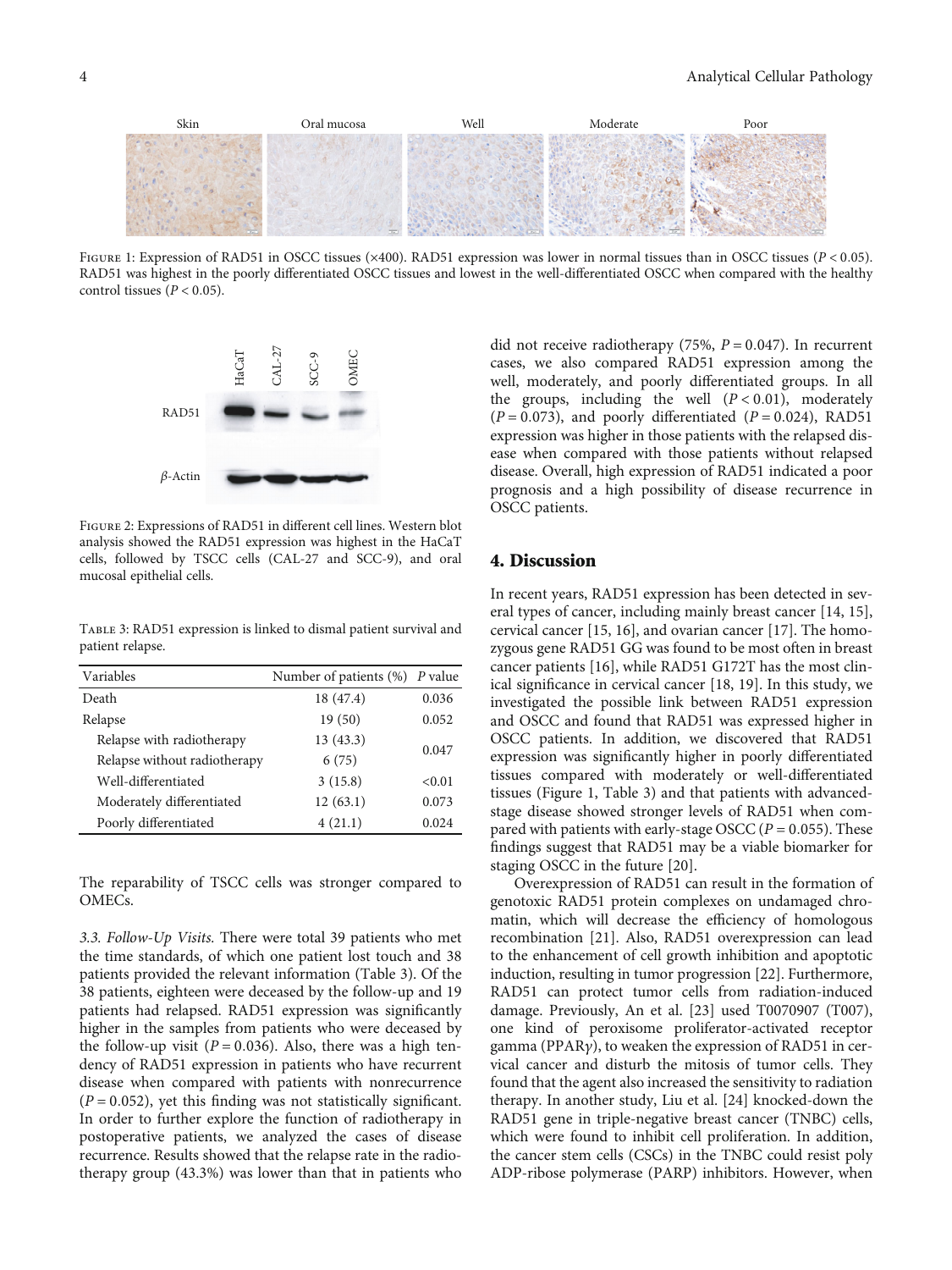<span id="page-4-0"></span>the RAD51 gene was knocked-down in the CSC, its sensitivity to PARP inhibitors and radiation therapy increased, which effectively inhibited tumor growth [\[25\]](#page-5-0).

In the current study, we analyzed a potential connection between RAD51 expression and OSCC. Our findings demonstrated that high expression of RAD51 was indicative of poor patient prognoses (Table [3\)](#page-3-0). In immunohistochemistry studies, RAD51 expression in the well-differentiated group was lower than the moderately and poorly differentiated groups. Compared to those patients who did not have a recurrence of OSCC by the time of the follow-up visit, whatever in the well (*P* < 0*:*01), moderately (*P* = 0*:*073), or poorly (*P* = 0*:*024) differentiated group, higher levels of RAD51 could be shown in the recurrent case samples. All of the above findings indicated that increased expression of RAD51 was closely related to the occurrence, development, and relapse of OSCC.

Furthermore, the upregulation of DNA repair protein, like RAD51, could reduce the radiation-induced DNA damage [\[26\]](#page-5-0). Considering the derivation of OSCC, we compared the expression levels of RAD51 among TSCCs, OMECs, and keratinocytes and found that RAD51expression was highest in the skin, followed by the OSCC, and oral mucosa (Figure [1,](#page-3-0) Table [2\)](#page-2-0). Cell-based experiment showed similar findings (Figure [2](#page-3-0)), indicating that skin tissue has a stronger ability to resist radiation-induced damage. This explains why oral mucosa is ulcerogenic during the radiotherapy [[10](#page-5-0)], while the effects on the skin are less pronounced. Nonetheless, skin tissues need more time to recover from the radiation-induced damage than oral mucosal tissues [[27](#page-5-0)], yet the exact mechanisms remain to be elucidated.

In addition, high RAD51 expression was found to be correlated with increased metastatic potential. Recently, Mahdi et al. [[28](#page-5-0)] examined RAD51 expressions in primary ovarian tumors and metastatic and discovered significantly higher expression in the metastatic tumors. High expression of RAD51 in breast cancer was previously shown to increase the risk of brain metastases and micrometastases. However, the knockdown of RAD51 decreased the metastatic potential of breast cancer [\[29](#page-5-0)]. Scholars have confirmed that high RAD51 expression could function as a critical factor in the promotion of lymphatic metastases from tumors [[30](#page-5-0), [31](#page-5-0)]. As a confirmation of that finding, this study showed that RAD51 expression was significantly higher in OSCC patients with lymphatic metastases  $(P < 0.05)$ .

This study is the first to report on the high expression of RAD51 in OSCC patients, which was compared with the oral mucosa and skin. While the RAD51 protein has a recovery effect, it can also enhance the antidamage and invasion abilities of tumor cells because of its nonselective properties. Therefore, RAD51 may be viewed as an important protein for future targeted therapies. Overall, we found that RAD51 was an excellent prognostic indicator for patients with OSCC.

# Data Availability

The data and materials are available on reasonable request.

# Conflicts of Interest

The authors declare that they have no conflicts of interest.

#### Authors' Contributions

WL and YYL conceived and designed this study. YYL, JL, and JS performed the experiments. KYL, DL, LD, and BW collected and analyzed the data. YYL and JL prepared the manuscript. WL, YYL, and JS revised and drafted this manuscript. All authors read and approved the final manuscript. WL provided the funding support in the study. YYL and JL contributed equally in this work.

### Acknowledgments

The study was supported in part by a grant from the National Natural Science Foundation of China (#81602377), a grant from the Traditional Chinese Medicine Science and Technology project of Jilin Province (#2018119), a grant from the Education Department of Jilin Province (#JJKH20190097KJ), the Health and Family Planning Commission Research Subject of Jilin Province (#2018Q016), and a grant from the Jilin Province Department of Finance (#JCSZ2019378-8). The instruments and technical assistance were provided from the staffs in the Jilin Provincial Key Laboratory of Tooth Development and Bone Remodeling at Jilin University.

# References

- [1] S. Najafi, M. Payandeh, M. Sadeghi, V. Shafaei, F. Shojaiyan, and F. Abbasvandi, "Phase II study of adjuvant docetaxel and carboplatin with/without doxorubicin and cyclophosphamide in triple negative breast cancer: a randomised controlled clinical trial," Contemporary Oncology, vol. 21, pp. 83–89, 2017.
- [2] J. Noguti, C. F. G. De Moura, G. P. P. De Jesus et al., "Metastasis from oral cancer: an overview," Cancer Genomics & Proteomics, vol. 9, no. 5, pp. 329–335, 2012.
- [3] D. Sano and J. N. Myers, "Metastasis of squamous cell carcinoma of the oral tongue," Cancer and Metastasis Reviews, vol. 26, no. 3-4, pp. 645–662, 2007.
- [4] J. Thacker, "The rad51 gene family, genetic instability and cancer," Cancer Letters, vol. 219, no. 2, pp. 125–135, 2005.
- [5] X. Zhu, Q. Pan, N. Huang et al., "RAD51 regulates CHK1 stability via autophagy to promote cell growth in esophageal squamous carcinoma cells," Tumor Biology, vol. 37, no. 12, article 16151, 2016.
- [6] E. Pires, P. Sung, and C. Wiese, "Role of RAD51AP1 in homologous recombination DNA repair and carcinogenesis," DNA Repair, vol. 59, pp. 76–81, 2017.
- [7] S.-S. F. Yuan, A. Hung, and M.-F. Hou, "Abstract 3011: twosided story of DNA repair proteins MRE11 and RAD51 in breast cancer," Cancer Research, vol. 75, 2015.
- [8] Q. Chen, D. Cai, M. Li, and X. Wu, "The homologous recombination protein RAD51 is a promising therapeutic target for cervical carcinoma," Oncology Reports, vol. 38, no. 2, pp. 767–774, 2017.
- [9] F. Kong, J. Wu, L. Hu, Y. Du, and Y. Pan,"Association between RAD51 polymorphisms and susceptibility of head and neck